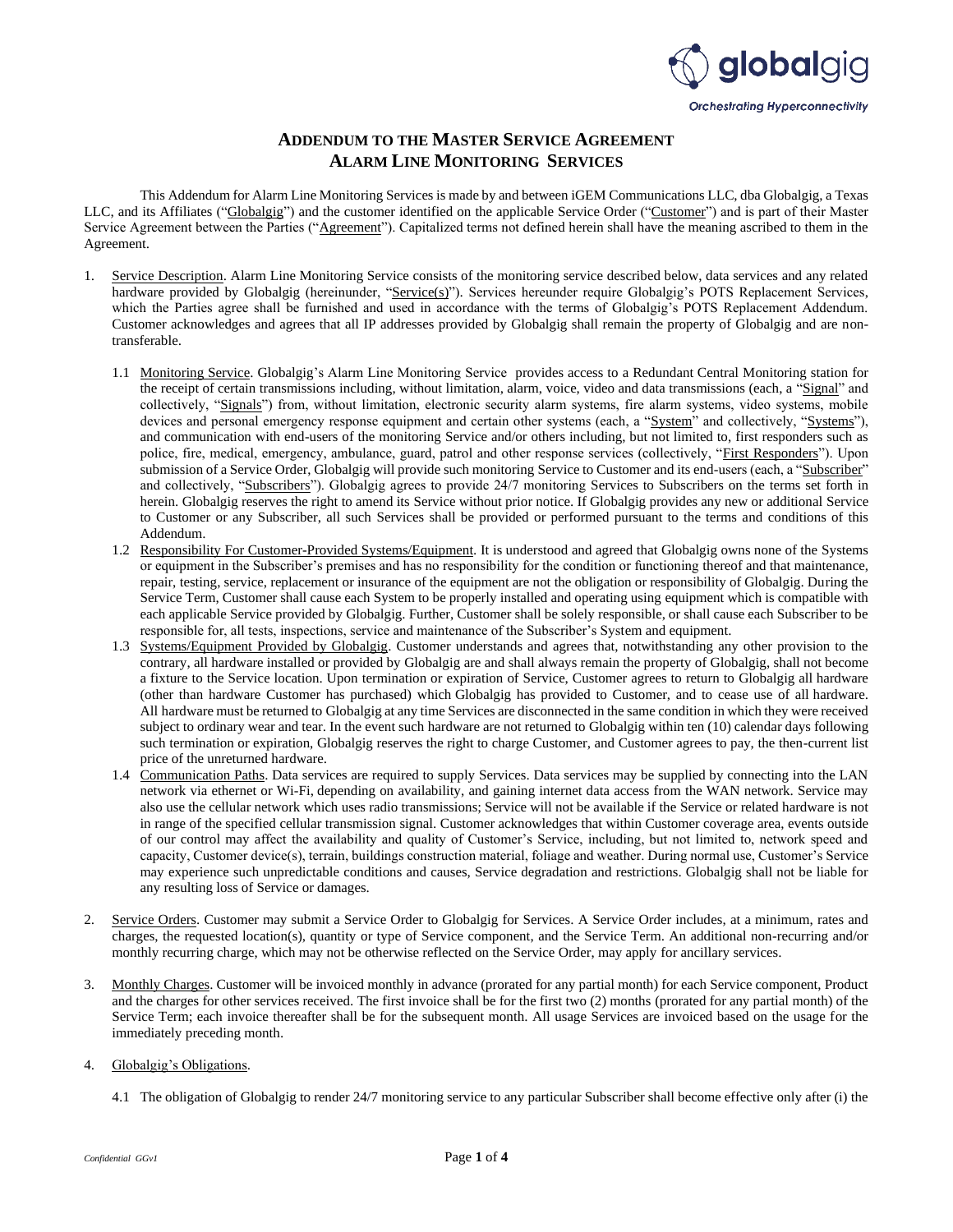proper installation and connection of Subscribers' Systems with any communication path selected by Customer or any Subscriber for transmitting Signals between such Systems and Globalgig's monitoring facility, (ii) all monitoring data elements requested by Globalgig are entered into Globalgig's automation software system, (iii) Globalgig has received an acceptable test Signal from the location for which Services are to be rendered, and (iv) Subscriber obtains and maintains any permit required by any applicable law and furnishes Globalgig with the permit number. Globalgig shall not be required to notify First Responders if Subscriber does not have all necessary permits for the System being monitored and/or has not provided Globalgig with permit numbers. If any monitoring data elements or other Subscriber information changes, Customer shall promptly notify Globalgig of such changes.

- 4.2 Customer agrees that Globalgig's sole obligation under this Addendum shall be to monitor Signals received from the System 24/7 pursuant to the terms of this Addendum. Globalgig, upon receipt of a Signal from a Subscriber's System, shall make commercially reasonable efforts to transmit notification of the Signal promptly to the First Responders and the persons whose names, telephone numbers, e-mail, SMS and other electronic addresses are set forth on the notification instruction received by Globalgig as to each Subscriber (the "Notification Instructions"), unless Globalgig determines that an emergency condition does not exist. Globalgig's efforts to notify such First Responders and such persons shall be satisfied by communicating one time via telephone, e-mail, SMS or other means and methods utilized by Globalgig through the telephone numbers, e-mail, SMS or other electronic addresses supplied by Customer or a Subscriber, or otherwise known to or available to Globalgig in the case of First Responders.
- 4.3 Notwithstanding anything to the contrary, (i) upon receipt of a Signal and prior to communicating to those on the Notification Instructions, Globalgig and/or its third-party monitoring vendor may, in its sole and absolute discretion and without any liability, contact or attempt to contact the Subscriber or the Subscriber's premises or other designated persons at the contact information provided by Customer or a Subscriber in writing as frequently as Globalgig deems appropriate to verify the necessity to communicate to First Responders, and (ii) upon receipt of an abort code or oral or electronic advice from Customer, Subscriber or a person at the Subscriber's premises to disregard the receipt of the Signal, Globalgig may, in its sole and absolute discretion and without any liability, refrain from communicating to First Responders (or other persons) or advise First Responders (or other persons) of receipt of an abort code or oral or electronic advice to disregard the receipt of the Signal.
- 4.4 Globalgig shall be deemed to have made reasonable efforts to communicate Signals by leaving a message with a telephone answering service or any mechanical, electrical, electronic or other technology permitting the recordation of voice or data communications.
- 4.5 If a Subscriber location is located in a jurisdiction which requires a personal verified on-site response ("Verified Response") prior to dispatch of a First Responder, it is Customer's sole responsibility to provide the Verified Response. All fees, costs and expenses in connection with Verified Response shall be borne by Customer only. Notwithstanding the foregoing, Globalgig may, at its discretion, provide the Verified Response
- 5. Conditions To Globalgig's Obligation To Provide Services. Services are subject to (a) all applicable laws, rules, regulations and tariffs, and (b) transmission limitations including, without limitation, the failure, malfunction or interruption of any communication path due to human or natural causes including, without limitation, telephone, internet and broadband problems or provider problems, radio or cellular transmission interference caused by, among other reasons, atmospheric or topographical conditions, and other force majeure events. In addition, improper installation of any equipment, the System, software, etc. may result in unreasonably frequent and excessive transmissions which may result in the suspension or deactivation of certain methods of transmission to the monitoring station, all in the sole and absolute discretion of Globalgig and without any duty or liability of Globalgig of any kind as a result of any such suspension or deactivation.
- 6. Data Provided by Globalgig. Globalgig shall load/unload/modify Subscriber and Customer information into/from/in the data processing systems. Customer shall be solely and absolutely responsible for the accuracy of information which Customer provides to Globalgig to input, load, delete, unload and/or modify.
- 7. Third Party Beneficiary. Customer agrees that protective provisions in this Addendum inure to the benefit of, and are applicable to, Globalgig's third-party monitoring vendor.
- 8. Customer's Representations, Warranties And Covenants. Customer is in compliance, and shall remain in compliance, with industry standards and applicable Federal, state and local statutes, ordinances, rules, regulations and policies in all jurisdictions in which it conducts business. Further, Customer has, and shall maintain in good standing, all required licenses, permits, certifications and registrations in all jurisdictions in which it conducts business.
- 9. Authorization To Communicate, Intercept, Record And Own Transmissions And Communications. Customer authorizes Globalgig to communicate with all Subscribers and First Responders for the purposes of providing Services as contemplated under this Addendum. Customer, for itself, and as the authorized agent of its Subscribers, and Customer's or Subscribers' respective agents, representatives, employees and invitees, hereby consents to Globalgig intercepting, recording, disclosing and maintaining audio and video transmissions, data and other forms of transmission or communications to which Customer, Subscribers or such other persons or entities are parties, and agrees that Globalgig shall be the exclusive owner of such property.
- 10. Suspension Of Monitoring Services. The affected Service may be suspended with written notice as to any particular Subscriber should the System or Service at the premises of such Subscriber become so disabled or so substantially damaged that further monitoring Service to such Subscriber is impracticable.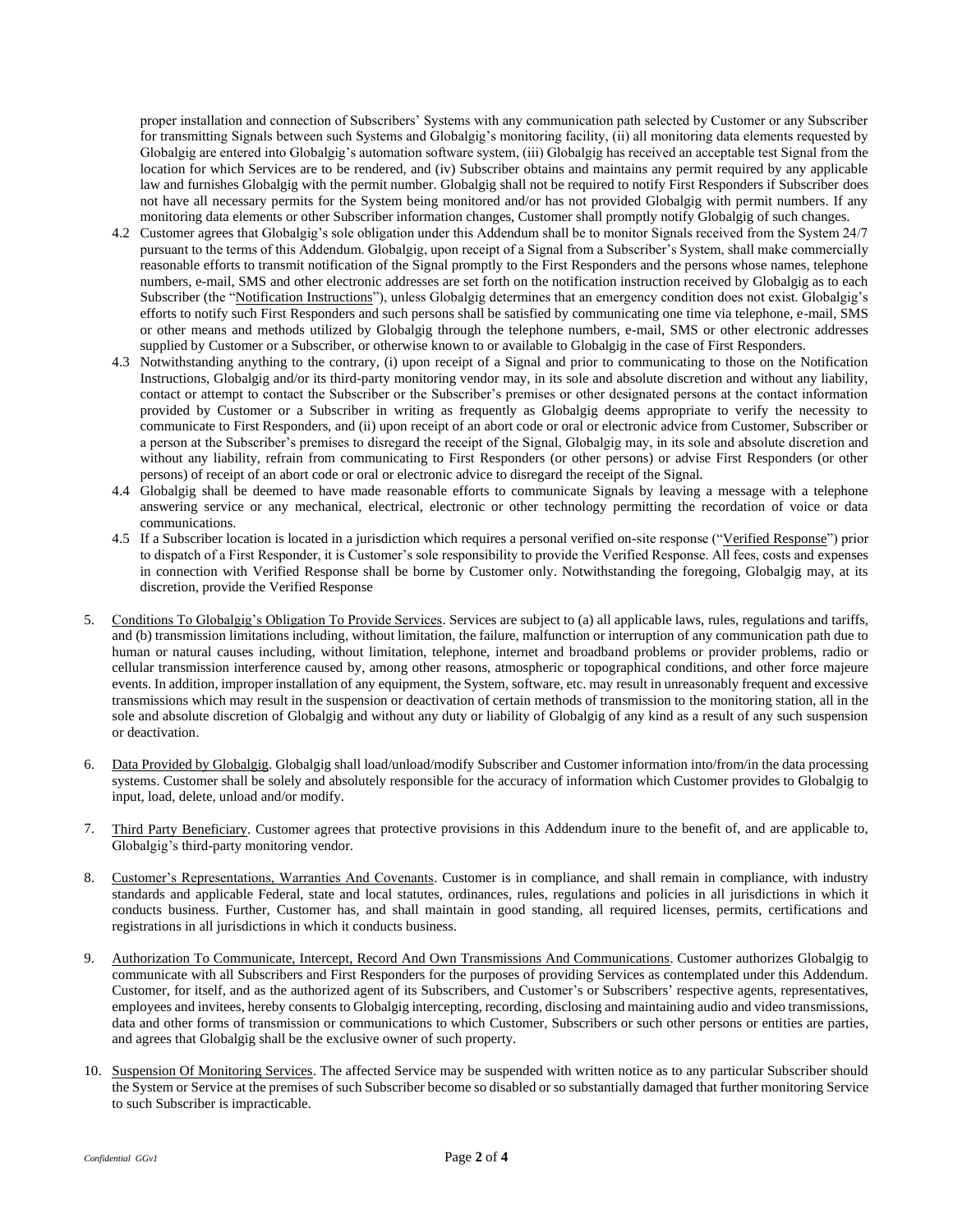- 11. False Alarms/Permit Fees. Globalgig shall have no liability for permit fees or fines, false alarms, false alarm fines, First Responder response, any damage to personal or real property or personal injury caused by First Responder response to a Signal, whether false alarm or otherwise, or the refusal of the First Responders to respond. In the event of termination of First Responder response by the First Responders this Addendum shall nevertheless remain in full force and Customer shall remain liable for all payments provided for herein. Should Globalgig be required by existing or hereafter enacted law to perform any service or furnish any material not specifically covered by the terms of this Addendum, Customer agrees to pay Globalgig for such service or material. Customer agrees to indemnify and/or reimburse Globalgig for all fines, including but not limited to permits required by law, permit fees, permit fines and false alarm fines imposed by any First Responder or governmental authority against Globalgig relating to Services provided to Customer's Subscribers.
- 12. Subscriber Cancellation Notice. Customer shall promptly notify Globalgig of any cancellation by a Subscriber of any Service and provide Globalgig with any supporting documentation that Globalgig may reasonably request. In the event monitoring is terminated for any reason Globalgig shall have the right to disregard Signals and take whatever procedures that may be necessary to remove or erase the programming to prevent Signals from being transmitted to Globalgig.
- 13. Excessive Signals. Customer agrees to make best efforts to correct any Subscriber account identified as having excessive incoming alarm Signals as soon as practicable but no later than ten (10) days after notification by phone and e-mail. If such Subscriber account(s) are not corrected, Customer shall pay Globalgig's prevailing charges for excessive activity or discontinue Services for the applicable Subscriber. Customer shall reimburse Globalgig for all expenses incurred including Globalgig's legal fees, if any, in connection with excessive incoming alarm Signals incurred by Globalgig to terminate the excessive Signals or recover any amount owed by Customer to Globalgig.
- 14. NO WARRANTY. NO EXPRESS OR IMPLIED WARRANTIES EXTEND BEYOND THE FACE OF THIS ADDEDNUM. GLOBALGIG MAKES NO IMPLIED WARRANTY OF MERCHANTABILITY OR FITNESS FOR A PARTICULAR PURPOSE.
- 15. LIMITATION OF LIABILITY. IF GLOBALGIG IS FOUND LIABLE FOR ANY LOSS OR DAMAGE DUE TO ITS NEGLIGENCE OR THE FAILURE TO PERFORM ITS OBLIGATIONS IN THIS ADDENDUM, INCLUDING MONITORING OR NOTIFICATION SERVICES, IN ANY RESPECT AT ALL, GLOBALGIG'S MAXIMUM LIABILITY WILL BE TEN THOUSAND DOLLARS (\$10,000.00). GLOBALGIG EXPRESSLY DENIES, AND CUSTOMER RELEASES GLOBALGIG FROM, ALL LIABILITY FOR ANY OTHER LOSS OR DAMAGE WHICH MAY OCCUR PRIOR TO, SIGNING THIS ADDENDUM. THIS INCLUDES LIABILITY BASED ON CONTRACT, TORT, NEGLIGENCE, WARRANTY (INCLUDING MERCHANTABILITY AND FITNESS FOR A PARTICULAR PURPOSE) AND ANY OTHER THEORY OF LIABILITY. THIS EXCLUSION SPECIFICALLY COVERS LIABILITY FOR: LOST PROFITS; LOST OR DAMAGED PROPERTY; LOSS OF USE OF PROPERTY OR THE PREMISES; GOVERNMENTAL FINES AND CHARGES; AND THE CLAIMS OF THIRD PARTIES. ALSO COVERED BY THIS EXCLUSION ARE THE FOLLOWING TYPES OF DAMAGES: DIRECT, INDIRECT, SPECIAL, INCIDENTAL, CONSEQUENTIAL AND PUNITIVE.
- 16. Indemnification. Customer shall indemnify, defend, and hold harmless Globalgig from any claim, cost, damage, demand, liability, loss, penalty, proceeding, obligation, and/or reasonable attorney's fees ("Claim") brought against Globalgig which relate to the Services Globalgig provides; including, but not limited to, Claims brought against Globalgig by Subscribers and Claims arising under contract, warranty, or any other theory of liability. Notwithstanding the immediately preceding sentence, Customer shall have no obligation to indemnify Globalgig to the extent that Claims result from the gross negligence willful misconduct of Globalgig. In case of any thirdparty Claim covered by Customer's insurance carrier, Customer agrees not to look to Globalgig for reimbursement if Globalgig was not the direct cause of Claim.
- 17. MEDICAL ALERT SIGNALS. If a System transmits medical alert Signals, the provisions of this Section shall apply. CUSTOMER ACKNOWLEDGES AND AGREES THAT IT IS CUSTOMER'S SPECIFIC INTENT THAT ALL MEDICAL ALERT SIGNALS SHALL BE DEEMED BY THE PARTIES TO BE GENERAL EMERGENCY SIGNALS (HEREINAFTER "GENERAL EMERGENCY SIGNALS") AND NOT SIGNALS DENOTING ANY SPECIAL MEDICAL EMERGENCY REQUIRING GLOBALGIG TO NOTIFY OR DISPATCH ANY MEDICAL, HOSPITAL, AMBULANCE OR OTHER LIKE ENTITY, PERSON OR SERVICE (HEREINAFTER "MEDICAL ASSISTANCE"). CUSTOMER ACKNOWLEDGES AND AGREES THAT GLOBALGIG'S SOLE RESPONSIBILITY UPON RECEIPT OF A GENERAL EMERGENCY SIGNAL IS TO PERFORM THE MONITORING SERVICES PURSUANT TO SECTION 4. CUSTOMER UNDERSTANDS AND AGREES THAT GLOBALGIG IS NOT OBLIGATED TO NOTIFY OR DISPATCH MEDICAL ASSISTANCE AND THAT GLOBALGIG SHALL HAVE NO LIABILITY FOR FAILING TO DO SO. IF GLOBALGIG ELECTS TO NOTIFY OR DISPATCH MEDICAL ASSISTANCE, GLOBALGIG'S LIABILITY FOR DOING SO SHALL BE LIMITED AS SET FORTH HEREIN, INCLUDING IN THIS SECTION AND SECTIONS 15 AND 16. GLOBALGIG TAKES NO RESPONSIBILITY FOR THE FIRST RESPONDERS' RESPONSE TO SUCH A SIGNAL. CUSTOMER AGREES THAT IT IS CUSTOMER'S SOLE RESPONSIBILITY TO ADVISE SUBSCRIBERS TO PREPARE FOR ANY MEDICAL EMERGENCY.
- 18. Video Signals. If the System transmits video images, Customer shall or shall cause Subscriber to (a) provide and maintain adequate power and lighting for all cameras or other video-related equipment; (b) inform all persons on or about the premises being monitored